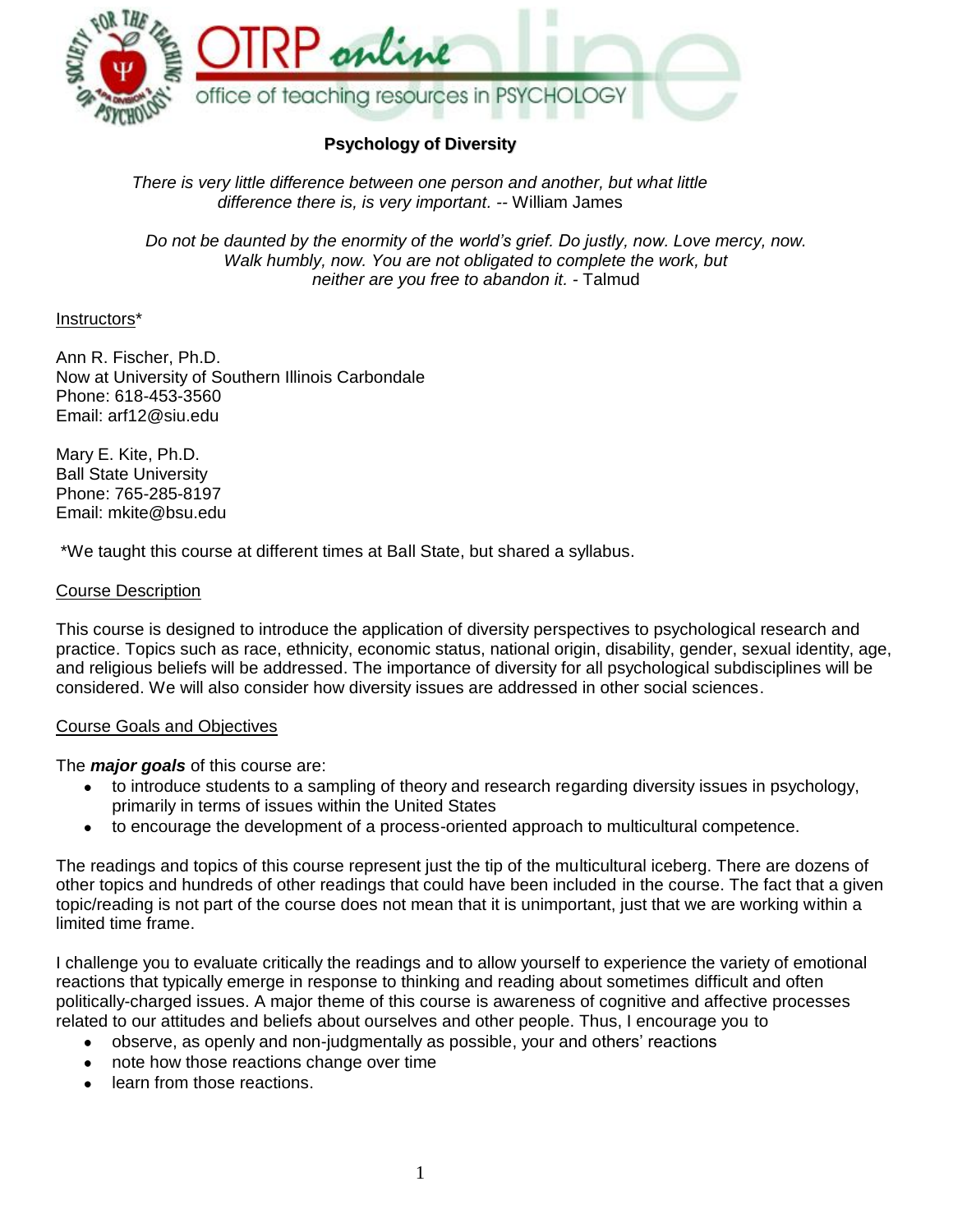Students should adopt a professional attitude in reading this literature. Important for reading any body of literature is learning to give yourself *permission* to have whatever emotional reactions you have (anger, guilt, frustration, boredom, relief, validation, whatever) and to *manage* those emotions (i.e., regarding them as information, not simply as something to vent). Your goal is to not let your emotions interfere with your *learning and comprehension of the author's message*. In other words, you will be expected to engage in a serious, scholarly analysis of this literature, even when it provokes strong feelings in you.

# **Course Requirements**

Much of what you need to know about the class will be posted on the course Blackboard site (http://my.bsu.edu/). You are expected to familiarize yourself with that site and to check regularly for announcements and assignments.

Readings will be posted on Blackboard in weekly folders. In those folders will be questions to answer and bring to class on the dated noted in the reading folder. Due dates for readings will be noted on Blackboard. In general, students can expect to complete a set of readings each week.

The required texts are:

Johnson, A. G. (2006). *Privilege, power, and difference* (2nd Ed.). Boston: McGraw-Hill.

Rothenberg, P. S. (2007). *Race, class, and gender in the United States* (7<sup>th</sup> ed.). New York: Worth.

E-mail: If you do not already have a BSU computer username and e-mail account, please go to RB 165 to get one. I will be sending group e-mail messages regularly, so please check your mail. If you use another account (Hotmail, Yahoo, etc.), have your BSU mail forwarded to it. You will also need your BSU computer username to log into our course Blackboard account.

Keep in mind that it is not uncommon for email from Hotmail or Yahoo to be "caught" by the BSU spam filter. If I do not respond to your email within 2-3 days, resend it or call me. I respond to email quickly whenever possible, but keep in mind that sometimes I am traveling and do not have access to email. Please allow ample time to reach me by email, especially if you have questions about an assignment.

Grading: Grades will be based on the following: attendance, participation in class discussion, pass/marginal/fail answers to discussion questions, and written assignments. It is expected that all students will have completed the readings *before* attending class. If it appears that students are not reading in advance, I reserve the right to administer course examinations.

A total of 310 points are available for this course (see following pages and the summary of points on p. 6 of this document). Grades will be based on the following grading scale:

| 93% and above, A  | $91 - 92\%$ A- |                |
|-------------------|----------------|----------------|
| $90\% \text{ B+}$ | 83-89% B       | $81 - 82\%$ B- |
| $80\%$ C+         | 73-79% C       | 71-72% C-      |
| 70% D+            | 63-69% D       | below 63% F    |

**Late papers will be penalized 20% for each class day late.** A class day is M-F (e.g., any day BSU holds classes; excludes Sat. and Sun.). Note that answers to discussion questions are due IN CLASS on the due date and may not be turned in late without a late pass (see below). If you must miss class, you may turn your answers into the Psychological Science Department Office (NQ 104) before class. Be sure to sign in your assignment.

Each student is allowed 3 "late day" passes. If you are using your pass for an assignment, attach a note indicating this. These can also be used for discussion questions. Note each pass is for **one** day (so a paper that is two days late requires 2 passes). Use these late passes wisely!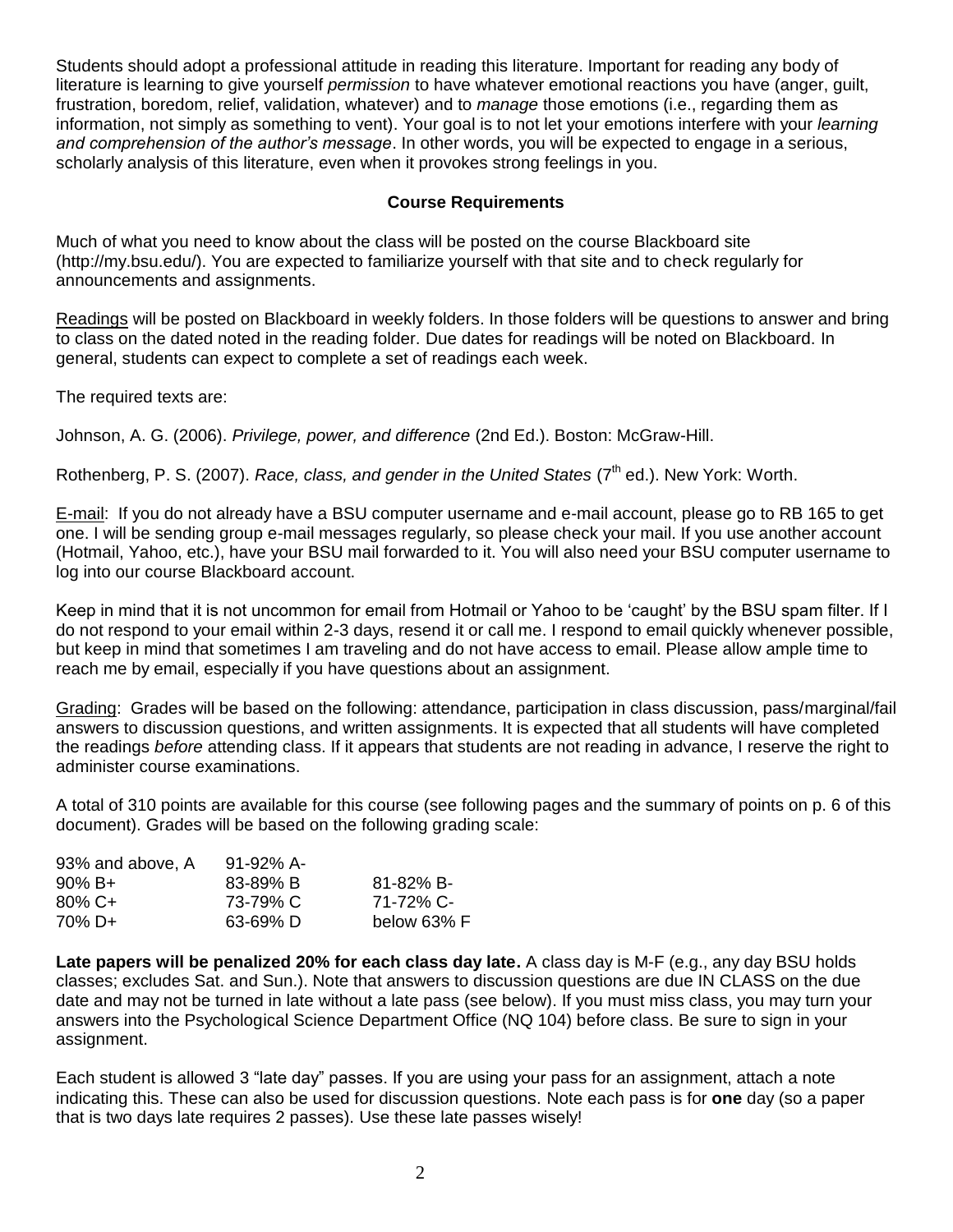*Attendance:* Students are expected to attend every class. I understand that sometimes students get ill or have pressing issues. Therefore, you are allowed a "grace" cushion of 3 days to miss without penalty. *Use these 3 days for when you are sick or have an emergency.* I also will not count attendance the first week of class to allow for drop/adds.

Students also are expected to be on time. Students who arrive 10 minutes or more after class begins will be counted absent. **For each three times** students arrive after class starts (but before 10 after) or leave early, **an absence will be recorded**. Be respectful to your fellow students and arrive on time and plan to stay the entire class period.

If you do miss class, it is solely *your* responsibility to obtain copies of class notes, handouts, and any other oral or written information (e.g., about assignments or scheduling) *from classmates*. I recommend that you ask at least two other people about the day you missed so you can get multiple perspectives on that day"s class. If you still have questions after you get all materials from classmates, then you certainly may feel free to discuss them with me.

| 0-3 Absences: 35 points | 6-8 Absences: 5 points        |
|-------------------------|-------------------------------|
| 4-6 Absences: 20 points | more than 8 absences 0 points |

**Final Exam:** Our final exam is scheduled for May 6 from 2:15-4:15. Attendance for the entire exam period is required. Failure to attend (or leaving early) will result in the loss of 10 attendance points. **No exceptions**.

Formal class meetings will be cancelled on two class days: April 21 and April 30. Those days are reserved for two purposes. One is to compensate for the Museum Visit (see below). The second is to allow students class time to attend **two** diversity-related events on campus.

A list of approved diversity-related events will be listed in the **Course Documents** section on Blackboard. To verify attendance, students will obtain attendance verification at the event; if this is not possible, write a 1-2 paragraph summary of the event. **Verification must be turned in the next class period following the event**. If students wish to attend an event not listed, they must obtain my prior approval. I do appreciate students" suggestions for events. Failure to attend **two** events will result in the loss of 10 attendance points.

*Class Participation:* Students are expected to participate fully in the class discussion. On average, students should expect to make at least one substantive comment each class session. **25 points** will be assigned for this aspect of the course.

This course requires your personal engagement; you need to be actively involved with the material and with others in class. "Appropriate" participation means a good balance of active, expressive engagement *and* quiet internal engagement (i.e., respectful listening; demonstrating sensitivity to others by not monopolizing; being open to others" experiences and analyses). Your class participation grade will be based partially on how well you follow these guidelines.

In general, I will be looking for the appropriateness of your overall professional, mature behavior and interpersonal skillfulness during the semester. This skill set is important for students of psychology and will serve you well no matter where you go.

- Ideally, you will be working toward learning to manage your reactions in class, *talking about* them instead of acting them out inappropriately or hurtfully (e.g., saying you are upset about something vs. making a snide comment about it or the messenger of that idea), and displaying flexible but clear interpersonal boundaries.
- Some students talk too often. If this is you, please monitor your contributions and give others a chance. Make sure you are not dominating the discussion.
- If you have a tendency to react stubbornly or defensively in class discussion, to suggest with your words or behaviors that you have nothing new to learn about the psychology of diversity, or to engage in demeaning or disrespectful behavior, you will have some work to do.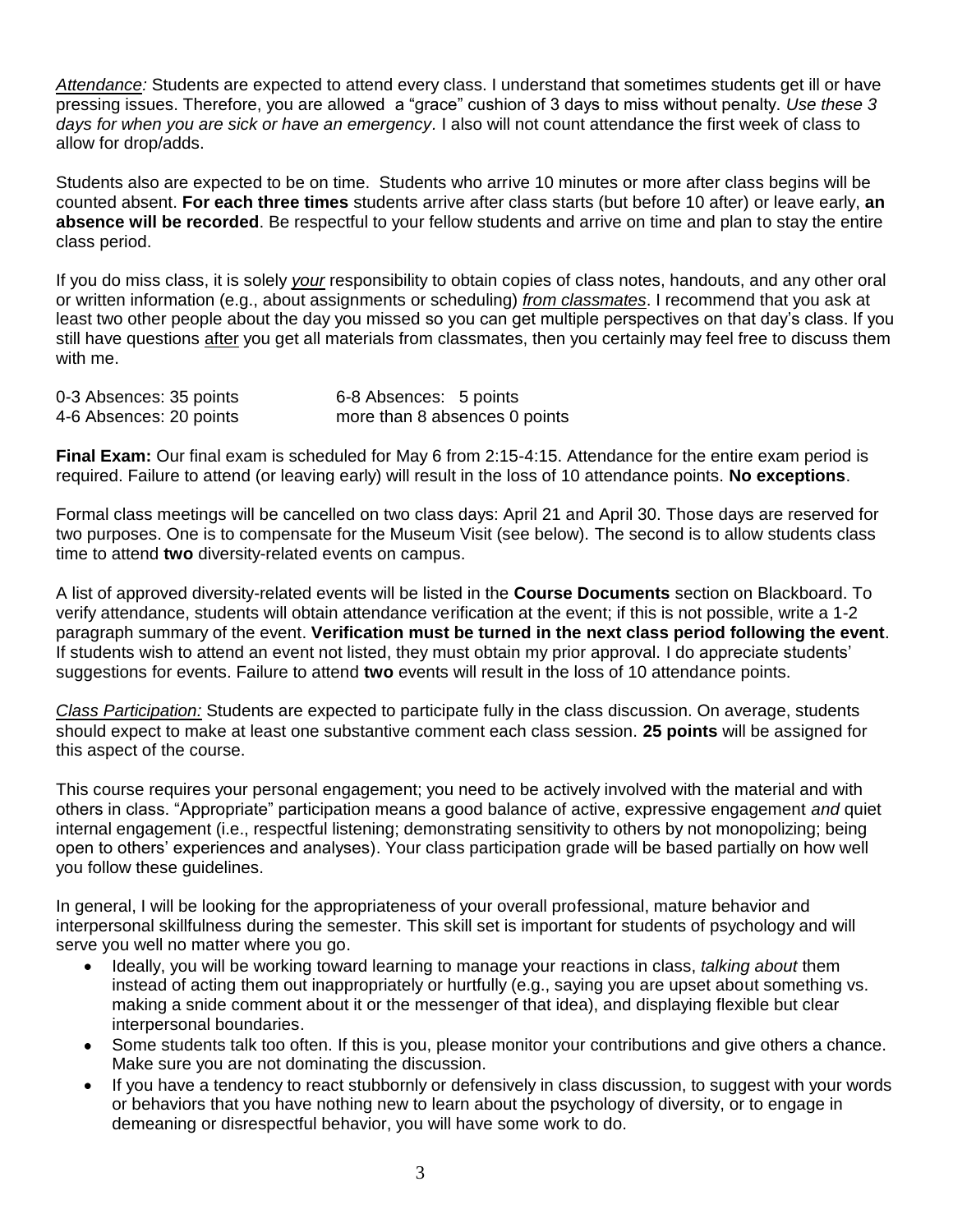Class participation is not graded on the specific *content* of your comments. Instead, it involves your demonstrating a *process* of sincere and active striving for multicultural competence, along with engagement with the class and your own learning.

To give you some more ideas about how to engaged in appropriate discussion, below is a *modified* excerpt from Ponterotto's (1998) article on diversity education. Based on his and other educators' experiences, he summarized personal qualities and behaviors that seem to characterize promising students of diversity. According to this thinking, people well on the way to diversity competence:

- exercise **openness and curiosity** about the psychology of diversity.  $\bullet$
- demonstrate a **willingness** to examine their own socialization history–family and community upbringing, schooling, church, romantic relationships, friendships, and so forth.
- exhibit **courage to self-disclose** their own views, opinions, feelings, and questions in the group and  $\bullet$ class discussions.
- are **nondefensive** in their interpersonal interactions and **can absorb and consider feedback** regarding their own attitudes and expectations; this may be particularly difficult as we discuss intentional and especially *unintentional* sexist, racist, homophobic, and classist attitudes.
- are characterized by high levels of **resiliency, psychological hardiness, and cognitive complexity**. Studying the psychology of diversity over a semester can be quite intense, and many students will probably feel vulnerable at various points. The **ability to effectively process strong affective states** and to **consider alternate philosophies** of life in an open-minded fashion is extremely helpful.
- display a **commitment** to developing competence **in spite of the many challenges** that are involved in  $\bullet$ the process. This commitment extends to social justice issues and to a general appreciation for diversity and people from all kinds of life circumstances.
- make **active efforts** to learn more about diversity issues through additional course work, conferences and workshops, and independent reading and research. These students also commit to increasing their **personal contact** across cultures–traveling and establishing more diverse friendships and collegial bases (pp. 50-51).

Teaching scholars (e.g., Neff & Weimer, 1988) have suggested some of the following dimensions of effective class participation. Therefore your grade will be based also on the quality of your participation within these 6 dimensions:

- *Cognitive* (logic, knowledge, creativity)  $\bullet$
- *Expressive* (clarity, fluency, conciseness)
- *Affective (enthusiasm, attention, and demonstrated interest)*
- *Preparation* (reflecting in advance on material necessary to participate effectively)
- *Contribution to the process of learning* (relevance, insight, thoughtfulness of participation)
- Reasonable *frequency* of participation

# **Graded Assignments:**

Grading will also be based on the assignments chosen by class members on 1/13/09. Details about each assignment are (or will be) available on Blackboard. (Project Syllabus users can email either of us for copies of the assignments.)

*Discussion Questions*: On the assigned date, you are to bring to class answers to the discussion questions that accompany each reading. These questions will be posted on Blackboard. A total of 100 points are possible for these written answers. Points will be allocated as follows:

- 0-1 fails: 100 points
- 2 fails: 80 points
- 3-4 fails: 65 points
- 5-6 fails: 40 points
- 7 or more fails: 0 points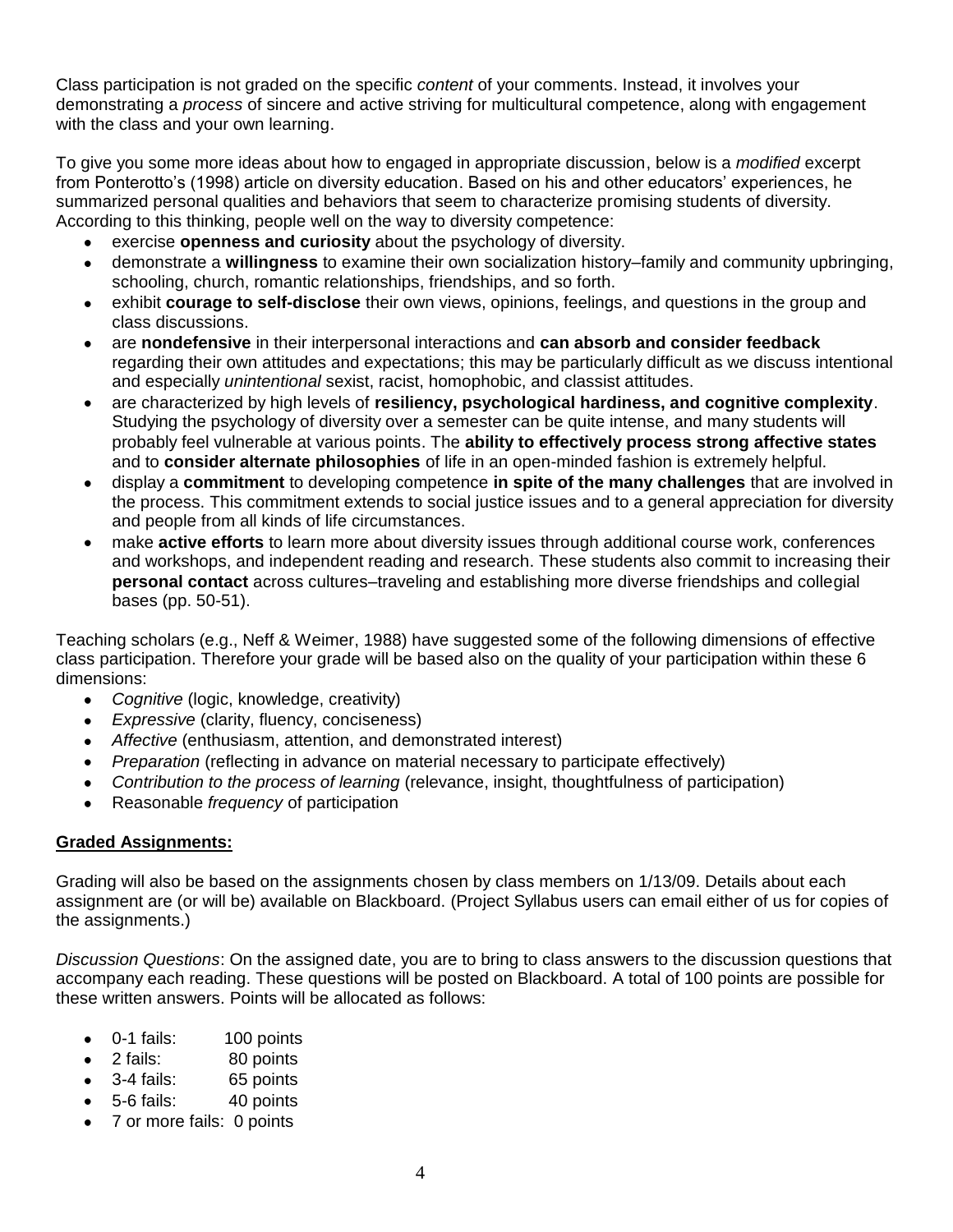Grading for each reading (or set of readings) will be pass/marginal/fail. Answers must meet these criteria to earn a "pass:" Papers who do not quite meet the standard will be assigned a marginal grade. Note that **TWO marginal** grades equal a **fail.** Here are the criteria:

- Turned in *during class* by due date (no late papers without "late pass"). Papers with a "late pass" may be turned in to the Department of Psychological Science office (NQ 104). *Papers placed under my office door will not be accepted. I also do not accept papers that are electronically submitted.*
- Answers must be based on the reading (or set of readings) and show evidence that the student has completed the reading (or set of readings).
- Each question is answered. The answer is thoughtful (i.e., more than a cursory answer). Factual questions (if applicable) must be answered correctly. Answers to opinion questions must show good critical reasoning. Information taken from the reading must be correct.
- Answers will *not* be graded on the opinion stated. That is, your opinion must be stated clearly and thoughtfully, but there is no expectation that you take a certain position (or agree with the author).
- Papers are typewritten and relatively free of grammatical and spelling errors. Please use 11 or 12 point font. Use .5" margins and do not include a title page.

*Presentation on Person of Historical or Local Significance.* The purpose of this assignment is to familiarize you with people who have made a difference in areas related to diversity. These people made contributions to psychology, our local community, and/or to our national history. Your task is to research the person assigned to you and make a brief presentation to the class. On your assigned due date, you will give a brief (5-minute) presentation to the class describing your psychologist's work/professional life and its relevance to our class. Assigned due dates (by individual students) are posted on Blackboard. A grading rubric is also posted on Blackboard. If you miss your scheduled day (without prior approval), this assignment **cannot** be made up. This **assignment is worth 10 points.**

*Cultural Encounter:* Students complete a cultural encounter and write about their experiences. They also will discuss their experience in class. The purpose of these cultural encounters is for students to experience what it may feel like to be "different." The idea is to be engaged in activities that are challenging that would not normally be a part of students' experiences. Students write a paper summarizing their experience and explain why they chose it. They are also expected to address what they learned from the experience. Finally, the experience must be related to readings and class discussion. Papers might also address whether the psychological literature adequately represents the actual experience. **This assignment is worth 35 points. Proposal Due Date: 2/3/09; Paper Due Date: 2/19/09.**

*Museum Visit:*Students will visit a museum that addresses diversity or has a special exhibit on diversity. Possibilities are the Eiteljorg Musuem of American Indians and Western Art or the Crispus Attucks Museum, both in downtown Indianapolis. Students will write a museum guide for future visitors or write a critique of the exhibit. Students might also visit a traditional museum and critique its attention to diversity. **This assignment is worth 35 points. Due Date: 3/19/09.**

*Diversity Autobiography***:** The purpose of this assignment is to write a brief autobiographical sketch that includes an analysis of the students' significant experiences that have, in part, made them the person they are today. The paper should include cumulative experiences of "small things that add up." The analysis will include 3 of the following 5 dimensions of diversity (students" choice):

- Race or ethnicity  $\bullet$
- Gender  $\bullet$
- Social class
- Sexual Orientation
- **Disability**  $\bullet$

The purpose of this paper is to take a critical, *reflective* look at life so far, rather than simply to report a series of events. The focus should be on analyzing and reflecting on *meanings* of students" experiences, not on a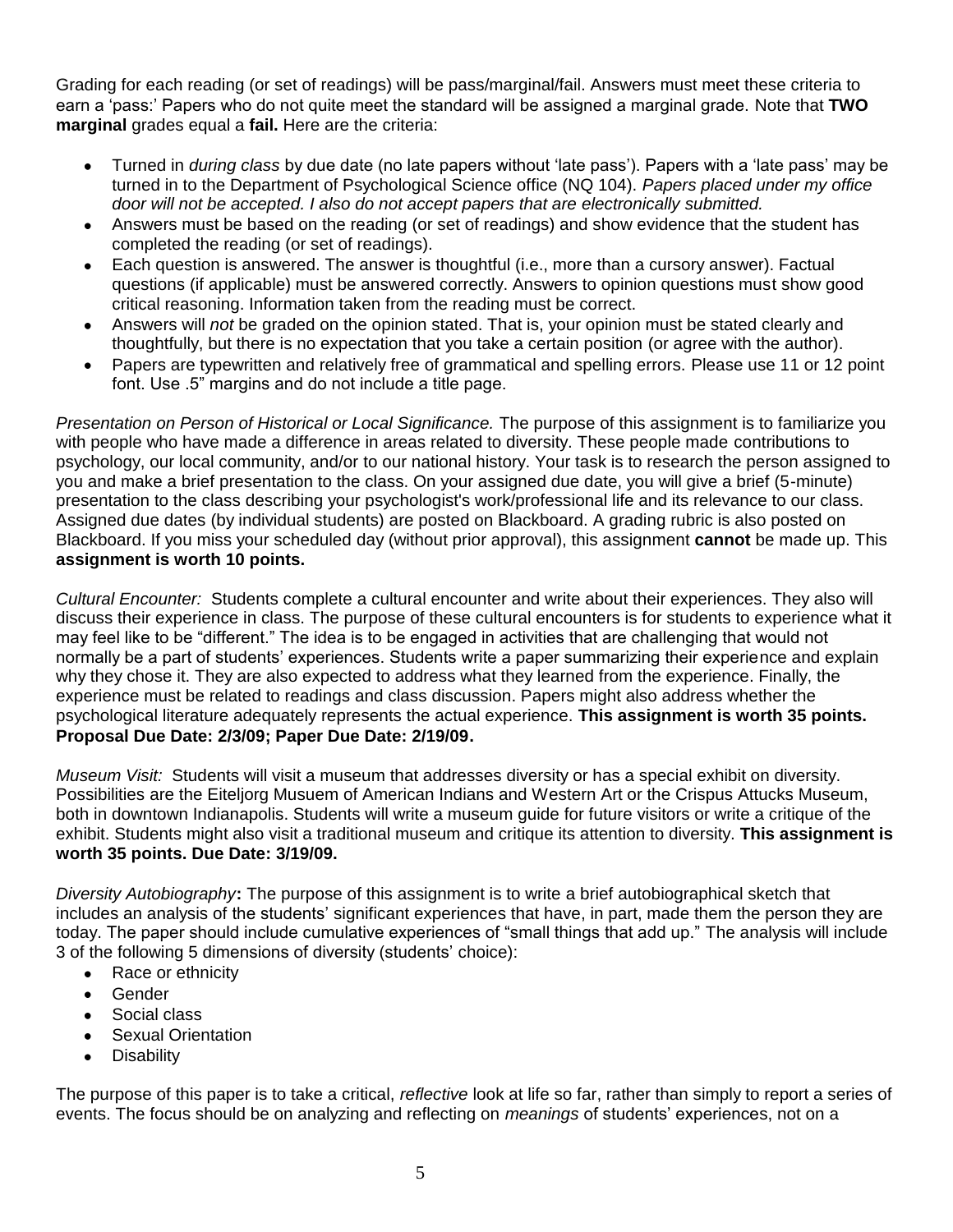summary of their life history. Be sure to make links with class material (readings, lecture, discussion), discussing ways in which life experiences do or do not mirror some class themes. **This assignment is worth 35 points. Due date: 4/7/09.**

*Creative Project or Diversity Bulletin Board*: Students will explore diversity issues through creative or expressive work, particularly *as they experience their journey* toward diversity competence or, working in groups, will create a Diversity Bulletin Board that will be displayed in the classroom and/or the psychology department. The general idea is to convey the importance of diversity to passersby. **This assignment is worth 35 points. Due Date: 4/28/09. Presentations: 4/28/09 & 5/6/09.**

Below are some possible formats for the Creative Project:

- Visual arts (e.g, a song, painting, sculpture, photography collection)  $\bullet$
- Literary works (e.g., a story, poem, essay, autobiographical piece [as long as it is substantially different from the Diversity Autobiography assignment])
- Music (e.g., a song with or without lyrics)
- Dramatic arts (e.g., a short play, a monologue)
- Dance  $\bullet$

The contribution must be an original work (not for another class, not pre-existing, but something created *specifically for this class*). Grading will certainly **not** be based on the technical or artistic brilliance of the contribution! Instead, the goal is for the students to open themselves up to learning and expressing something related to diversity issues, even if indirectly and abstractly. Grading will be based on (a) sincerity/honesty of your attempt to learn and express yourself through this project, (b) effort/engagement/care you put in (c) appropriate depth/length, and (d) a class presentation about your project.

| <b>Assignment</b>                            | <b>Points</b> | <b>Due Date</b>              |
|----------------------------------------------|---------------|------------------------------|
| <b>Class Attendance</b>                      | 35            | n/a                          |
| *Including Attendance Diversity Event        |               | Next class day after event** |
| <b>Class Participation</b>                   | 25            | n/a                          |
| Class Presentation on Person of Significance | 10            | Varies by student            |
| Pass/Marginal/Fail Reading Questions         | 100           | See Blackboard               |
| <b>Topic Approval for Cultural Encounter</b> | n/a           | 2/3                          |
| <b>Cultural Encounter</b>                    | 35            | 2/19                         |
| Museum Visit                                 | 35            | 3/19                         |
| Diversity Autobiography                      | 35            | 4/7                          |
| <b>Creative Project</b>                      | 35            | 4/28                         |
| <b>Creative Project Presentation</b>         | n/a           | 4/28 & 5/6                   |
| <b>Total Points</b>                          | 310           |                              |

To summarize, points are assigned as follows. Due dates are noted where applicable.

\*\*Events must be completed by April 21

#### **Important Policies and Resources**

All assignments are to be neatly typed. The only exceptions to this requirement will be in-class assignments or others as announced in class. Assignments are to be submitted on paper. **I do not accept electronically submitted assignments.** Be kind to the environment; please use narrow margins and **do not** attach a separate title page or reference page.

Academic Integrity: Students are expected to adhere to the highest standards of academic honesty and integrity. Any instance of suspected cheating or plagiarism will be noted by your instructor, and the incident may be pursued according to the procedures outlined in Section VIII of the Student Code, available at <http://www.bsu.edu/sa/srcs/studentcode/>